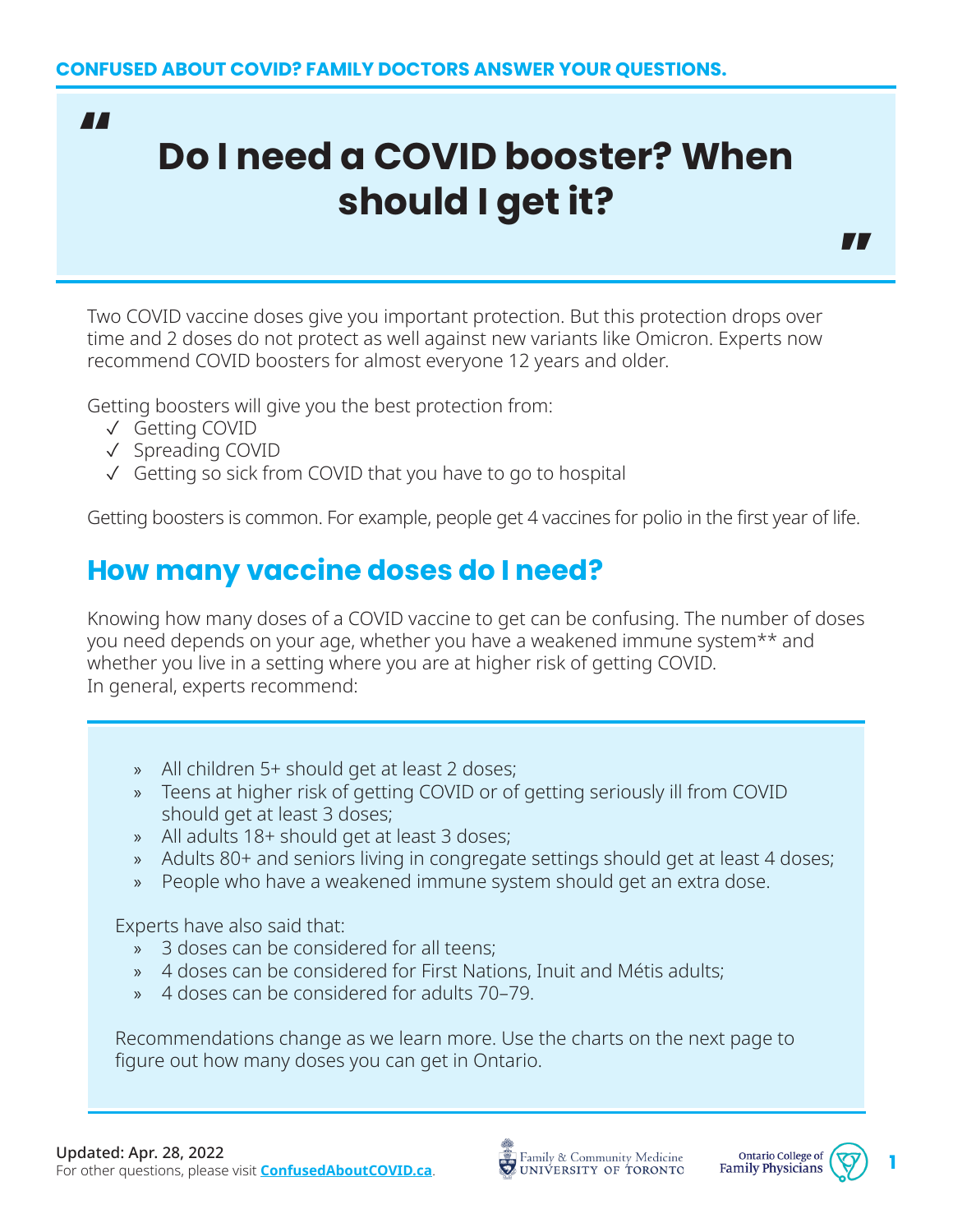#### **COVID vaccine recommendations for people who do not have a weakened immune system\*\***

|     |                                                                                   | <b>Initial doses</b> |              | <b>First booster</b>   | <b>Second</b><br>booster |
|-----|-----------------------------------------------------------------------------------|----------------------|--------------|------------------------|--------------------------|
|     |                                                                                   | 1st dose             | 2nd dose     | 3rd dose               | 4th dose                 |
| Age | $5 - 11$                                                                          |                      |              |                        |                          |
|     | $12 - 17$                                                                         | $\blacktriangledown$ | $\checkmark$ | $\blacktriangledown^*$ |                          |
|     | 18+ AND living<br>in a group<br>setting                                           |                      |              |                        |                          |
|     | 18+ and First<br>Nations, Inuit or<br><b>Métis</b>                                |                      |              |                        |                          |
|     | 18+ and live<br>with someone<br>who is First<br>Nations, Inuit or<br><b>Métis</b> |                      |              |                        |                          |
|     | $18 - 59$                                                                         |                      |              | $\checkmark$           |                          |
|     | $60 - 79$                                                                         |                      |              | $\blacktriangledown$   | $\rightarrow$            |
|     | $80+$                                                                             |                      |              |                        |                          |

- *\* People in these groups can get boosters in Ontario as of April 6, 2022. Recommendations may be different in other parts of Canada and around the world.*
- *Examples of individuals with weakened immune systems include people undergoing dialysis, being treated for*  \*\**cancer, organ transplant recipients, stem cell transplant recipients, those with genetic disorders that affect the immune system, those with advanced or untreated HIV, those receiving active treatment with high dose steroids, and people taking other medications that affect the immune system.*



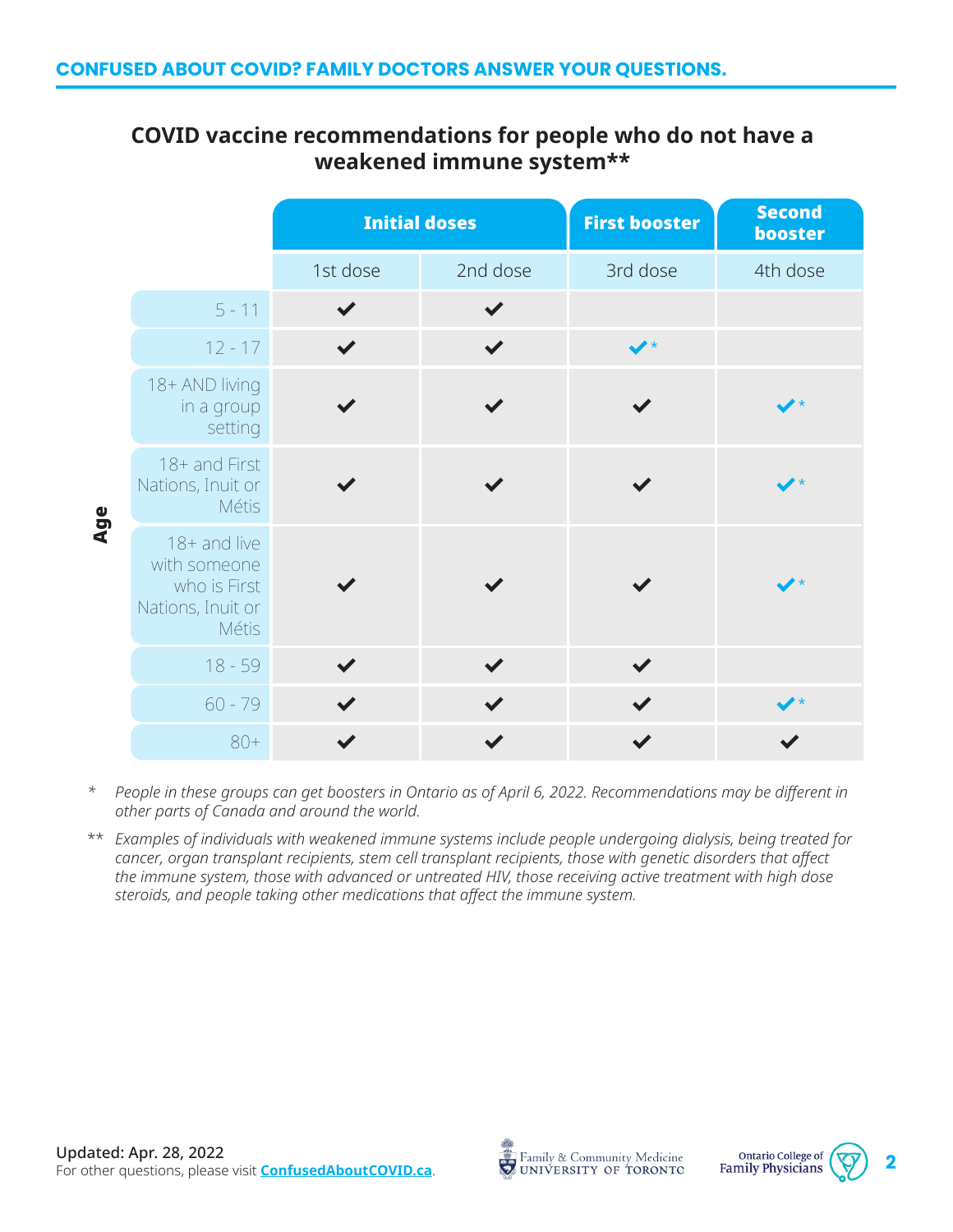#### **COVID vaccine recommendations for people who have a weakened immune system\*\***

|     |                                                                                           | <b>Initial doses</b> |              |              | <b>First</b><br>booster | <b>Second</b><br>booster |
|-----|-------------------------------------------------------------------------------------------|----------------------|--------------|--------------|-------------------------|--------------------------|
|     |                                                                                           | 1st dose             | 2nd dose     | 3rd dose     | 4th dose                | 5th dose                 |
| Age | $5 - 11$                                                                                  | $\checkmark$         | $\checkmark$ | $\checkmark$ |                         |                          |
|     | $12 - 17$                                                                                 | $\checkmark$         | $\checkmark$ | $\checkmark$ | $\checkmark$            |                          |
|     | $18+AND$<br>living in<br>a group<br>setting                                               |                      |              |              |                         |                          |
|     | $18+$ and<br>First<br>Nations,<br>Inuit or<br><b>Métis</b>                                |                      |              |              |                         |                          |
|     | $18+$ and<br>live with<br>someone<br>who is First<br>Nations,<br>Inuit or<br><b>Métis</b> |                      |              |              |                         |                          |
|     | $60 - 79$                                                                                 |                      |              |              |                         |                          |
|     | $80+$                                                                                     | $\checkmark$         |              |              |                         |                          |

*\* People in these groups can get boosters in Ontario. Recommendations may be different in other parts of Canada and around the world.*

*Examples of individuals with weakened immune systems include people undergoing dialysis, being treated for*  \*\**cancer, organ transplant recipients, stem cell transplant recipients, those with genetic disorders that affect the immune system, those with advanced or untreated HIV, those receiving active treatment with high dose steroids, and people taking other medications that affect the immune system.*



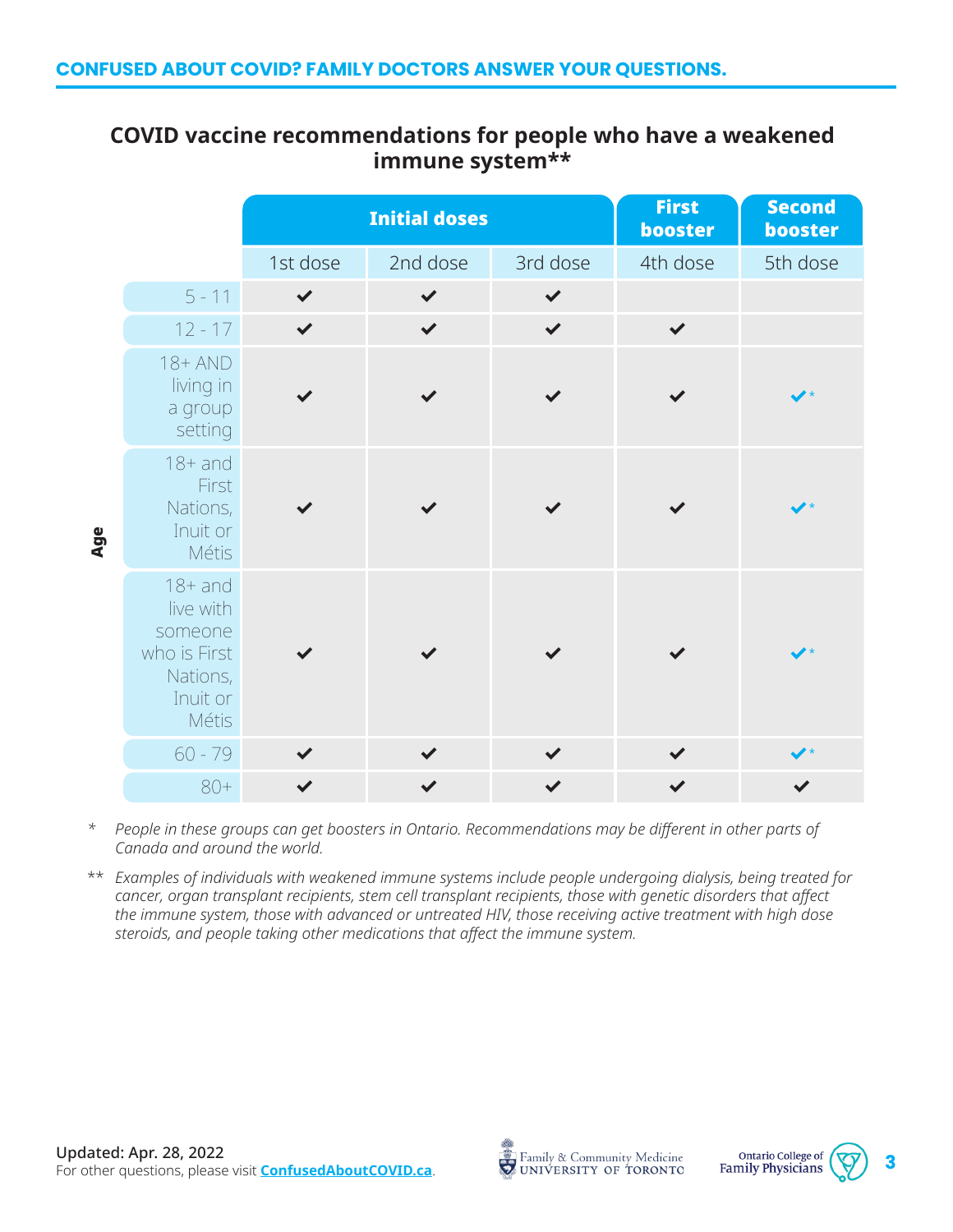#### **When can I get the first booster ?**

If you are at least 18 years old, you can get your first booster 3 months (84 days) after your second dose (or third dose, if you have a weakened immune system).

If you are between 12 and 17 years old, you can get your first booster 6 months (168 days) after the second dose (or third dose, if you have a weakened immune system).



A longer spacing between vaccine doses generally gives stronger, longer lasting protection. However, if there is a lot of COVID in your community, getting a COVID booster earlier may make sense. If you have risk factors for more serious illness with COVID, getting a COVID booster sooner may make sense. This includes people who live in congregate settings and people who have chronic health conditions.

## **When can I get the second booster?**

If you are eligible, you can get a second booster as soon as 3 months (84 days) after your first booster. However, experts recommend most people wait 5 months (140 days) after the first booster. Waiting longer will give you stronger, longer lasting protection. If you live in a high-risk setting, like a long-term care home, experts in Ontario recommend getting the second booster 3 months after your first booster.

#### **Does it matter whether I get Moderna or Pfizer?**

The Moderna and Pfizer COVID vaccines are both safe and approved as boosters. They are both mRNA vaccines. Their ingredients are very similar, and they work in the same way. The Moderna vaccine contains a higher dose of mRNA than Pfizer. For most people who get Moderna, the booster will be half of the original dose.

It is safe and effective to mix and match Moderna and Pfizer vaccines to get all recommended doses. For people younger than 30, the Pfizer vaccine is preferred. This is because rare side effects called myocarditis and pericarditis have happened more after the Moderna vaccine, especially in younger males.